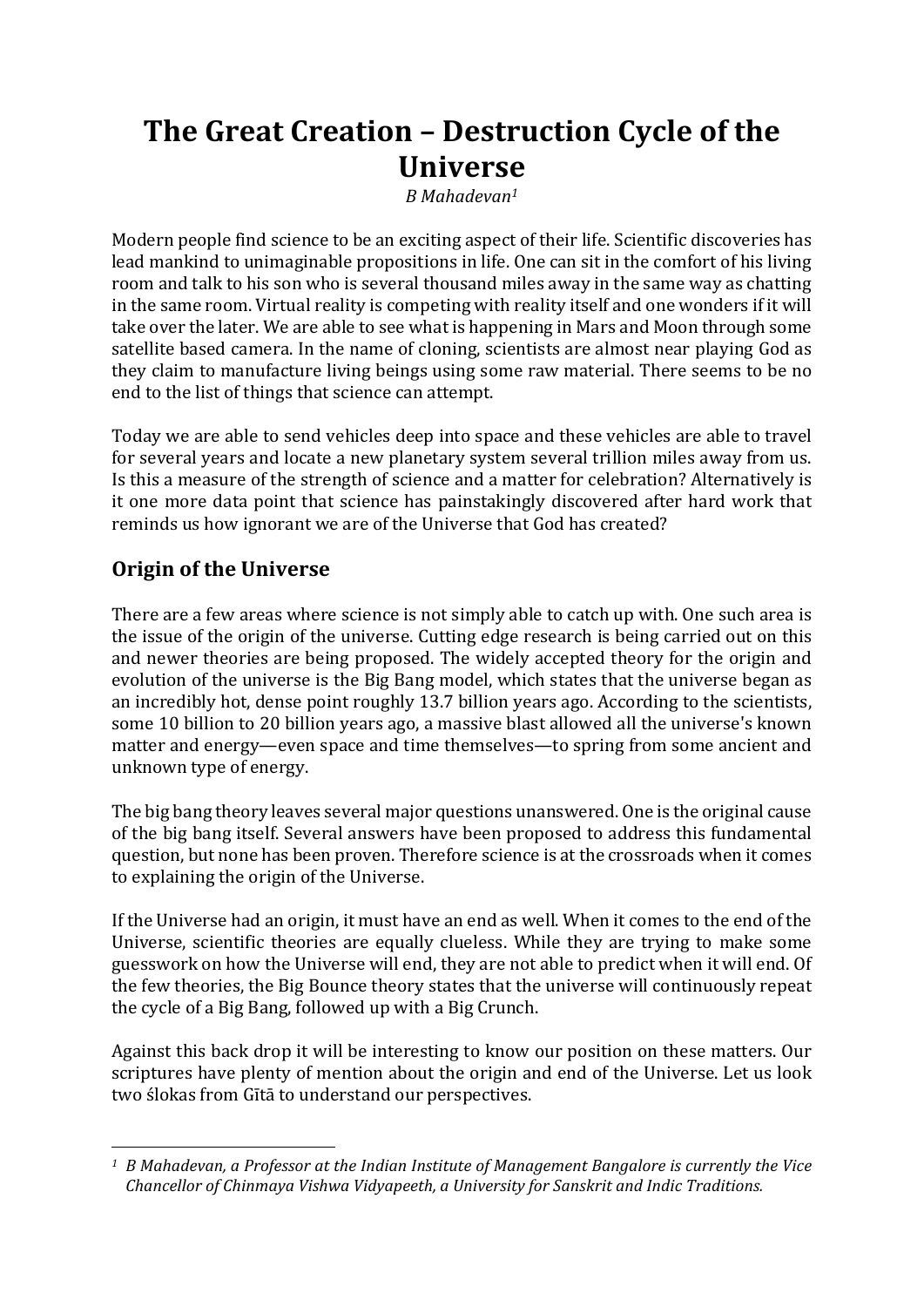### **The Creation and Destruction of the Universe**

All our *Purāṇas* have five basic *lakṣaṇas*. One of them is to describe the origin of the universe. Therefore this is a subject matter widely discussed in all our *Purāṇas*. Sri Krishna has in his characteristic style taken a leaf out of these and concisely discussed this in two *ślokas*. He says:

1,000 yuga cycles (*sahasra‐yuga‐paryantam*) is known (*viduḥ*) as that (*yat*) of the day time of Brahman (*brāhmaṇo ahaḥ*). Similarly, 1,000 yuga cycles (*yuga‐sahasrāntaṃ*) is considered as the night time (*rātri*) of Brahman. Those (*te*) who know the day and night (a*horātra‐vidaḥ*) aspects of Brahman indeed the people (*janāḥ*) who are aware of this.

## सहस्रयुगपर्यन्तमहर्यद्ब्रह्मणो विदुः । रात्रिं युगसहस्रान्तां तेऽहोरात्रविदो जनाः ॥ 8.17

*sahasra‐yuga‐paryantam ahar‐yad‐brāhmaṇo viduḥ rātriṃ yuga‐sahasrāntaṃ te'horātra‐vido janāḥ* 

Krishna is not mentioning here what is a yuga cycle. If you consult book 3 of Śrimad Bhāgavata Mahāpurāṇam it contains all these details. According to the calculation available there, one yuga cycle will amount to 43,20,000 human years (or 4.32 million years). Therefore 1,000 yuga cycles will be 4.32 billion years. Since one day and one night make a day, the duration of one day of Brahman is 8.64 billion years. For 100 years of Brahma, this will amount to  $8.64*360*100=311,040$  billion years (or 311 trillion years)<sup>2</sup>. After this period according to our *Purāṇas* the Universe is dissolved. This is then the life time of the Universe before it will dissolve. Our current calculation as per scientists is that the age of the Universe is a mere 13.83 billion years!

Sri Krishna also has some more detail about the Universe. Although the life time of the universe is 311 trillion years, after every day time of Brahman (which is 4.32 billion years) the Universe goes into hibernation, which is called the night time of Brahman. Krishna says that when the day time dawns for Brahman (*aharāgame*), all living and nonliving entities (*sarvāḥ*) transform (*prbhavanty*) from the un-manifested state (*avyaktād*) to manifested state (*vyaktayaḥ*). Similarly when it becomes the night time of Brahman (*rātryāgame*) all these entities dissolve (*pralīyante*) into that only (*tatraiva*) into what is called as un-manifested state (*avyakta‐saṃjñake*). In some ways this can be called the "creation – destruction cycle" of the Universe.

अव्यक्ताद्व्यक्तयः सर्वाः प्रभवन्त्यहरागमे । रात्र्यागमे प्रलीयन्ते तत्रैवाव्यक्तसंज्ञके ॥ 8.18

*avyaktād‐vyaktayaḥ sarvāḥ prbhavanty‐aharāgame rātryāgame pralīyante tatraivāvyakta‐saṃjñake* 

<sup>2</sup> In our astronomical system, five different types of years are available. One of them is a 360-day cycle, which is used in our *purāṇas* for these time calculations.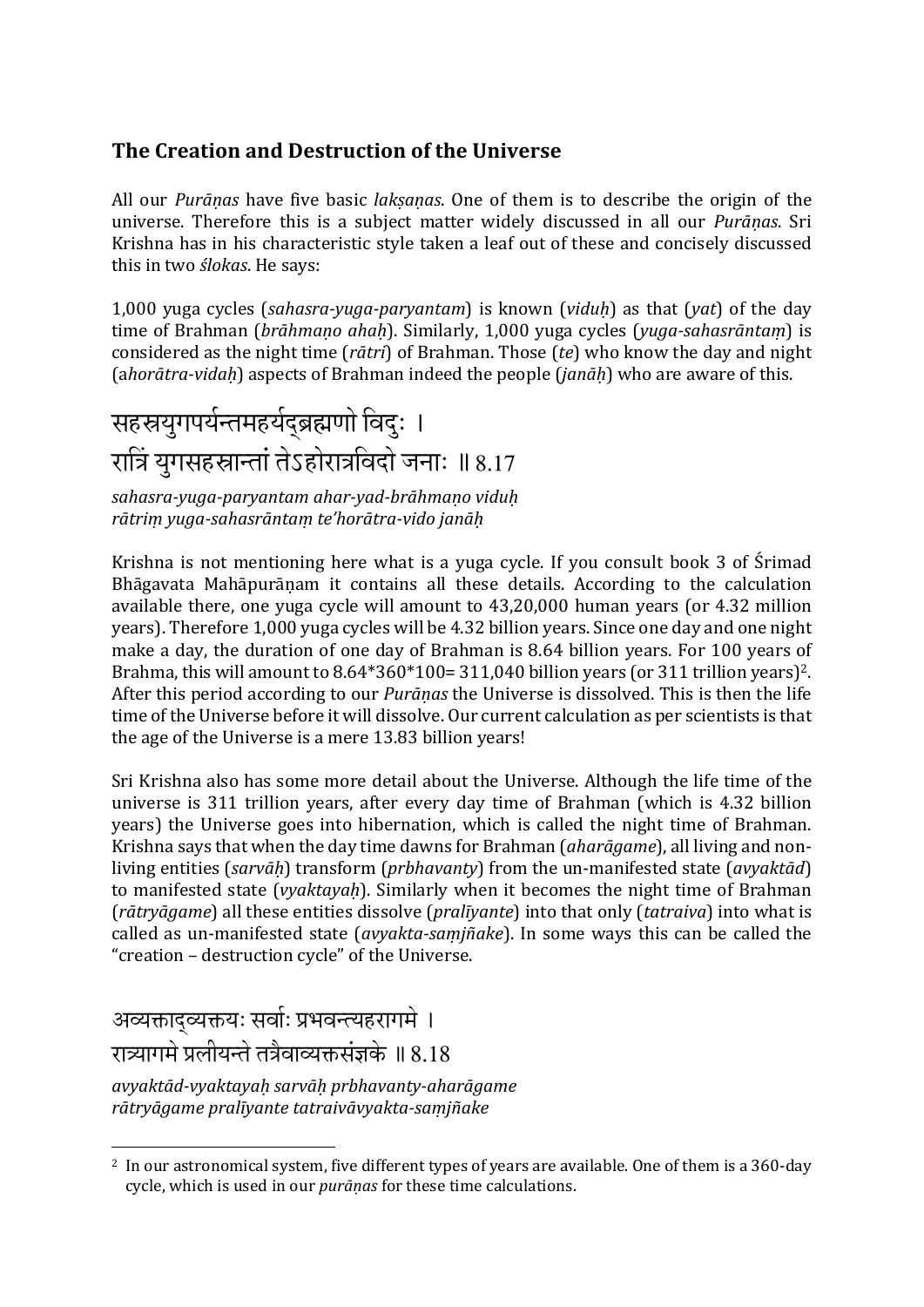These observations and calculations about the life of the universe and what happens to it narrated by our ancestors are all astonishing. They not only provide a clue to the level and loftiness of the thinking of our ancestors but also to some insights into the very idea called Universe and the role of the Divinity or the Lord in this.

#### **The Universe and the Divine Play**

Instead of making a genuine effort to understand the intuition that lies behind all these, it is easy to dismiss these as fantasy and blind faith. This is what modern education has taught us to do. Science is nowhere near these issues and currently the attempts to make sense of these issues in the scientific world are based on intelligently using a combination of gadgets, mathematical models, logic and imagination.

There are certain interesting aspects the "creation – destruction cycle" model stated by Krishna in these *ślokas*. The most important dimension is that according to this model, the Universe is not "suddenly" created out of nothing. Rather, it merely transforms from manifestation to un-manifestation and vice versa. This implies that there is merely a law of conservation of energy at work. This side steps the major stumbling block that science is facing now to explain the origin of the universe.

To manufacture a certain metallic or a plastic component used by industrial enterprises, the factory set up to produce is huge. It employs several kilocalories of energy to make these components. If this is the case with respect to a small component, how much energy is required to manufacture the Universe, whose full spread is still not known to the scientific community. When the Universe originated where from this energy came? When it ends where will it go. To avoid this complication arising out of law of conservation of energy, the notion of black hole has been proposed by the scientists.

The second major pitfall continues from the above argument. If we assume there is a black hole, the question is who created this black hole and who supplied infinite energy to the black hole? Science does not seem to have satisfactory answers. On the other hand, our model says it is nothing but the manifestation of the Lord itself. Rational people try to dismiss this saying do not bring unknown things.

Suppose we happen to see a beautiful painting. There are two questions possible; Is there at all a painter behind this wonder creation? Who painted this? Just because we may not know where the painter is, we will not ask the first question. This is because if there is a good painting there ought to be a painter. Therefore we may only ask who he is. Similarly, if a vast and astonishing Universe (as discovered in bits and pieces by science) exists, we have no doubt about the fact that there is indeed a creator. Our search must naturally should be to find the creator, who seems to be all powerful, vast and knowledgeable about everything science knows and beyond. The Indian model concludes that it is none other than the Lord.

Through these *ślokas* Sri Krishna reminds us that the Universe and the vast number of entities that have occupied it are none other than the manifestation of the Divinity itself. This simple understanding will make the whole world that we live in and the entities that